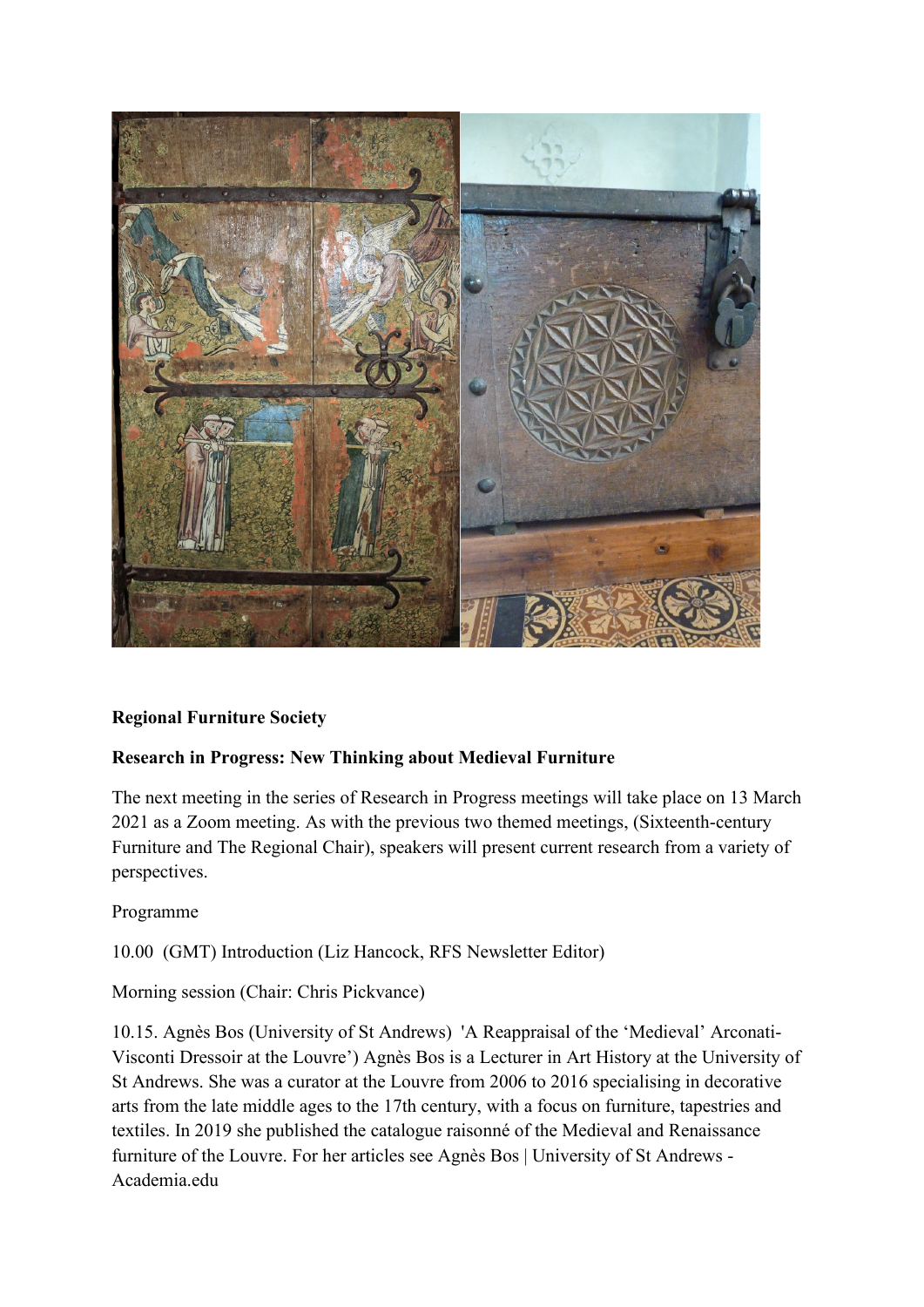11.00 Cécile Lagane (Centre Michel de Boüard /CRAHAM, Caen), 'Evolution and Transformation of Furniture in its Architectural Environment: the Armoires of Bayeux (Normandy) and Aubazine (Limousin)'. Cécile's doctoral thesis on Medieval furniture and furnishings from 500-1300 will be published shortly. For her articles see www.academia.edu

# 11.45 Discussion

12.00 Nick Humphrey (Furniture, Textiles and Fashion Dept., Victoria and Albert Museum, London), 'A Fifteenth-century Desk-cupboard at the Victoria and Albert Museum'. Nick is the curator responsible for pre-1700 furniture, woodwork and leatherwork and was involved in creating the British Galleries (2001), the Medieval and Renaissance galleries (2009), the Dr Susan Weber (Furniture) Gallery (2012), and the Europe galleries 1600-1815 (2015). His most recent publication revisits the museum's most famous piece of furniture, the Great Bed of Ware; current research includes cypress wood chests and Latin-American lacquer.

12.45 Jens Kremb (Independent scholar, Bonn), 'The Chest of Drawers: a Late Medieval Piece of Furniture?' His doctoral thesis about painted tabletops in the late Middle Ages, was published as *Bemalte Tischplatten des Spätmittelalters* (Böhlau Verlag, 2015). He has created a research initiative on medieval furniture [\(www.inimm.de\)](http://www.inimm.de/) and his articles are on www.jkremb.academia.edu

# 1.30 Discussion

1.45 Break

Afternoon session (Chair: Nick Humphrey)

2.15 Chris Pickvance (Chairman, RFS), 'A Closer Look at a Group of English Clamped Chests from 1250-1350: Timber, Construction and Decoration'. Chris has been researching medieval chests for over ten years using dendrochronology. His articles have appeared in *Regional Furniture, The Antiquaries Journal* and archaeological journals; see www.researchgate.net

3.00 Noah Smith (Scouloudi Fellow, Institute for Historical Research), 'The 'Courtrai chest' at New College, Oxford: Iconography and Materiality'. This controversial chest, a focus of Noah's research on Flemish medieval art, has been viewed both as a fake and a Belgian national treasure. This paper will explore the material and art historical aspects of the chest, addressing its potential provenance and suggesting a new iconographic reading of its frontispiece. Noah is in the final year of his PhD at the University of Kent, and has work forthcoming in several publications.

3.45 Rachel Sycamore (MRes student in Medieval Archaeology, Worcester University), 'Dug-out Church Chests in Herefordshire and Worcestershire'. Rachel is in the third and final year of her Master's degree. Her research focuses on dug-out church chests and has used dendrochronology to date four in the two counties so far. Her paper will discuss the